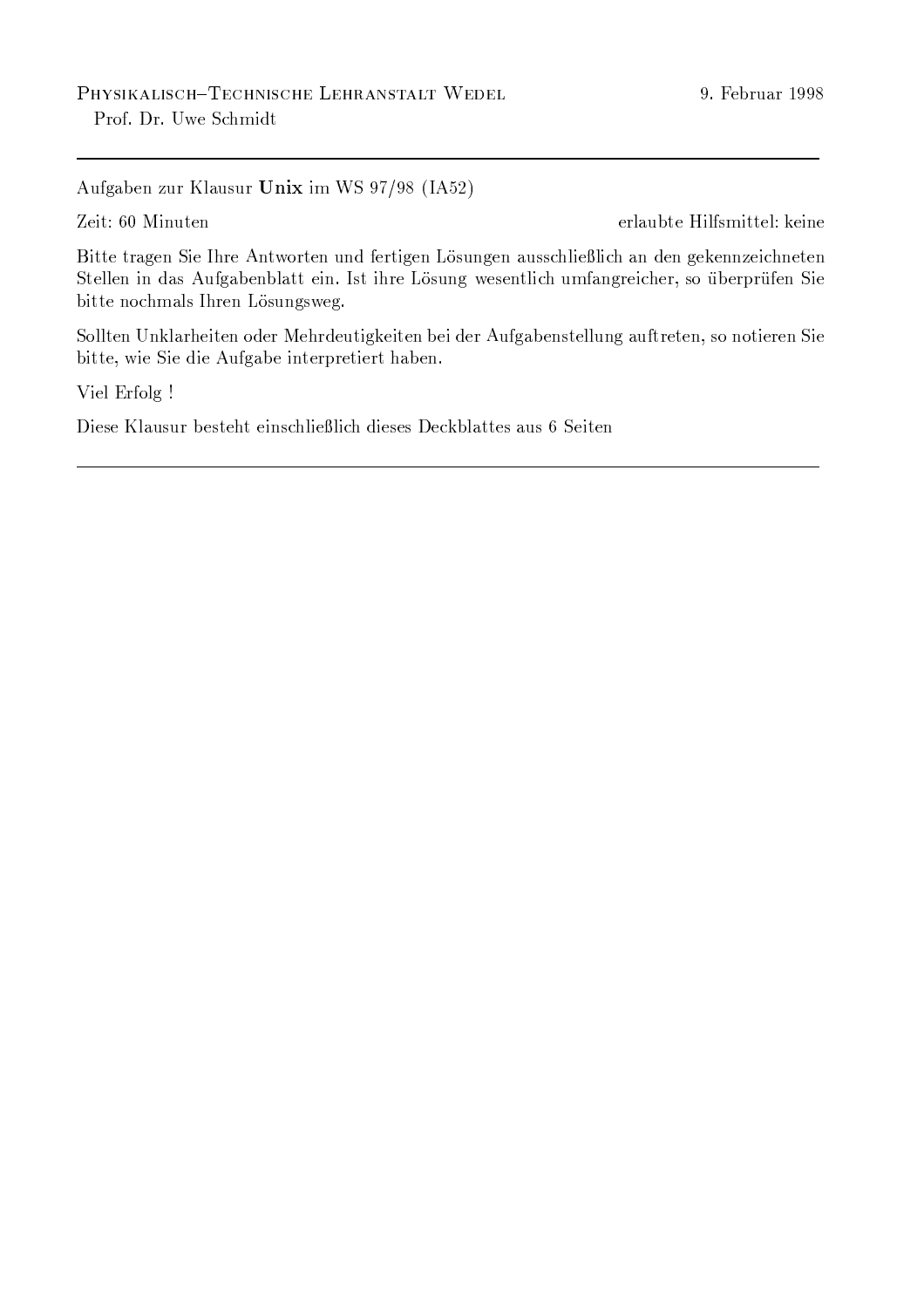# Aufgabe 1:

Reguläre Ausdrücke sind ein gutes Werkzeug zur Beschreibung von Textmustern. Für den Aufbau von regulären Ausdrücken gibt es folgende Regeln:

- 1. jedes Zeichen aus dem Alphabeth (z.B. dem ASCII Zeichensatz) ist ein regulärer Ausdruck.
- 2. Sonderzeichen, die zum Aufbau der Ausdrücke verwendet werden, z.B. \[].  $*$  + () | ?, müssen mit einem \ maskiert werden. \ steht also für das Zeichen.
- 3. steht für ein beliebiges Zeichen
- 4.  $[z_1z_2z_3]$  steht für eine Menge von Zeichen  $z_1, z_2, z_3$ , hier dürfen auch Intervalle angegeben werden:  $[z_1-z_n]$ .
- 5.  $[z_1z_1z_2z_3]$  steht für die Menge aller Zeichen außer  $z_1, z_2$  und  $z_3$ .
- 6. Wenn  $r_1$  und  $r_2$  reguläre Ausdrücke sind, dann auch  $r_1r_2$  (Folge, Sequenz,  $r_1$  gefolgt von  $r_2$ )
- 7. Wenn  $r_1$  und  $r_2$  reguläre Ausdrücke sind, dann auch  $r_1 | r_2$  (Alternativen, Auswahl,  $r_1$  oder  $r_2$ )
- 8.  $r_1$ \* steht für die 0,1,2,...-fache Wiederholung von  $r_1$
- 9.  $r_1$ + steht für die 1,2,...-fache Wiederholung von  $r_1$
- 10.  $r_1$ ? steht für  $r_1$  oder die leere Zeichenfolge.
- 11.  $(r_1)$  steht für  $r_1$ , Klammern stehen also zum Zusammenfassen von regulären Ausdrücken.

### Beispiele:

 $[a-zA-Z0-9]$ 

steht für die Menge der Buchstaben und Ziffern.

# $[\hat{z}]$

steht für die Menge aller Zeichen außer &.

# $\lceil 0 - 9 \rceil$

alles außer Ziffern.

### $ab*$

Eine Zeichenfolge, die mit a als 1. Zeichen gefolgt von beliebig vielen b's.

 $ab+$ 

Eine Zeichenfolge, die mit a als 1. Zeichen gefolgt von beliebig vielen b's aber mindestens einem b.

### $(ab)*$

Eine Zeichenfolge, die abwechselnd aus a's und b's besteht.

# abcldef

entweder abcef oder abdef.

### $(abc)$   $(def)$

entweder abc oder def.

### $a<sup>2</sup>$

ein a oder nichts.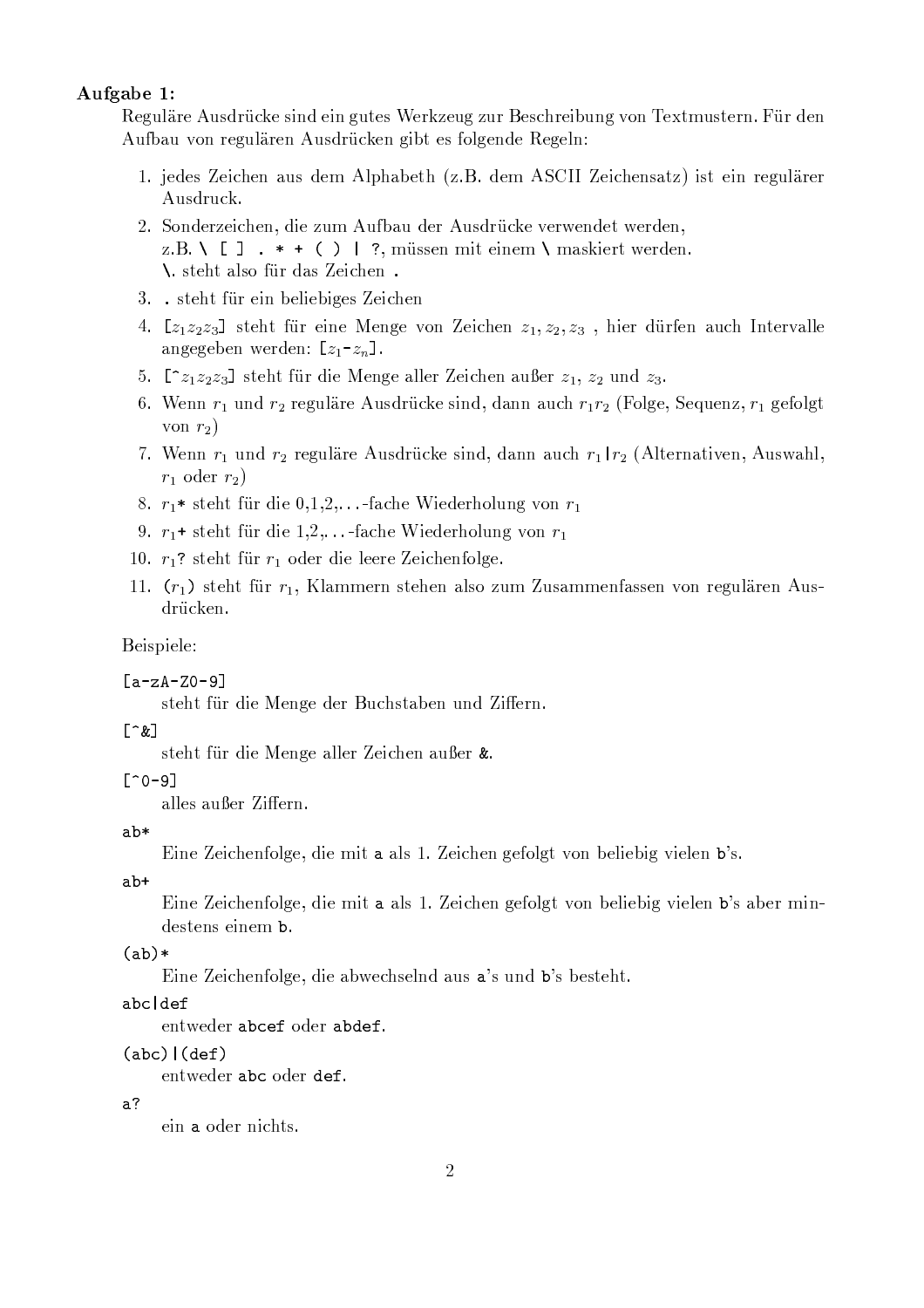Aufgabe:

Beschreibung von Adressen von WWW-Dokumenten. Ein Adresse eines WWW-Dokuments besteht aus einer manchmal etwas kryptischen Zeichenfolge, z.B.

//www.fh-wedel.de:80/~si/index.html?NAME=wert&F00=bar#abc

Diese Adressen enthalten als erstes einen Rechnernamen eingeleitet durch //. Der vollständige Rechnername ist eine Folge von Namen getrennt durch einen . . Der Rechnername enthält Buchstaben. Ziffern und -.

Beschreiben Sie diesen Aufbau durch einen regulären Ausdruck:

Nach dem Rechnernamen kann optional eine Portnummer folgen, die durch einen : eingeleitet wird.

Geben Sie einen regulären Ausdruck für eine optionale Portnummer an:

Danach folgt ein Dokumentenname, dieser besteht aus einem Pfad ähnlich dem eines absoluten Pfadnames im Filesystem, darf aber keinen #und keine ? enthalten.

Beschreiben Sie diesen Aufbau durch einen regulären Ausdruck:

Optional kann noch ein Parameterstring kommen, dieser beginnt mit einem ? und besteht aus einer Folge von Parametern, die durch & getrennt sind. Der Parameterstring darf keinen #enthalten.

Ein regulärer Ausdruck für den optionalen Parameterstring:

Als letzter Bestandteil darf eine Marke für eine Position in einem Dokument folgen. Diese wird durch ein # eingeleitet und darf beliebige Zeichen enthalten.

Ein regulärer Ausdruck für eine optionale Marke: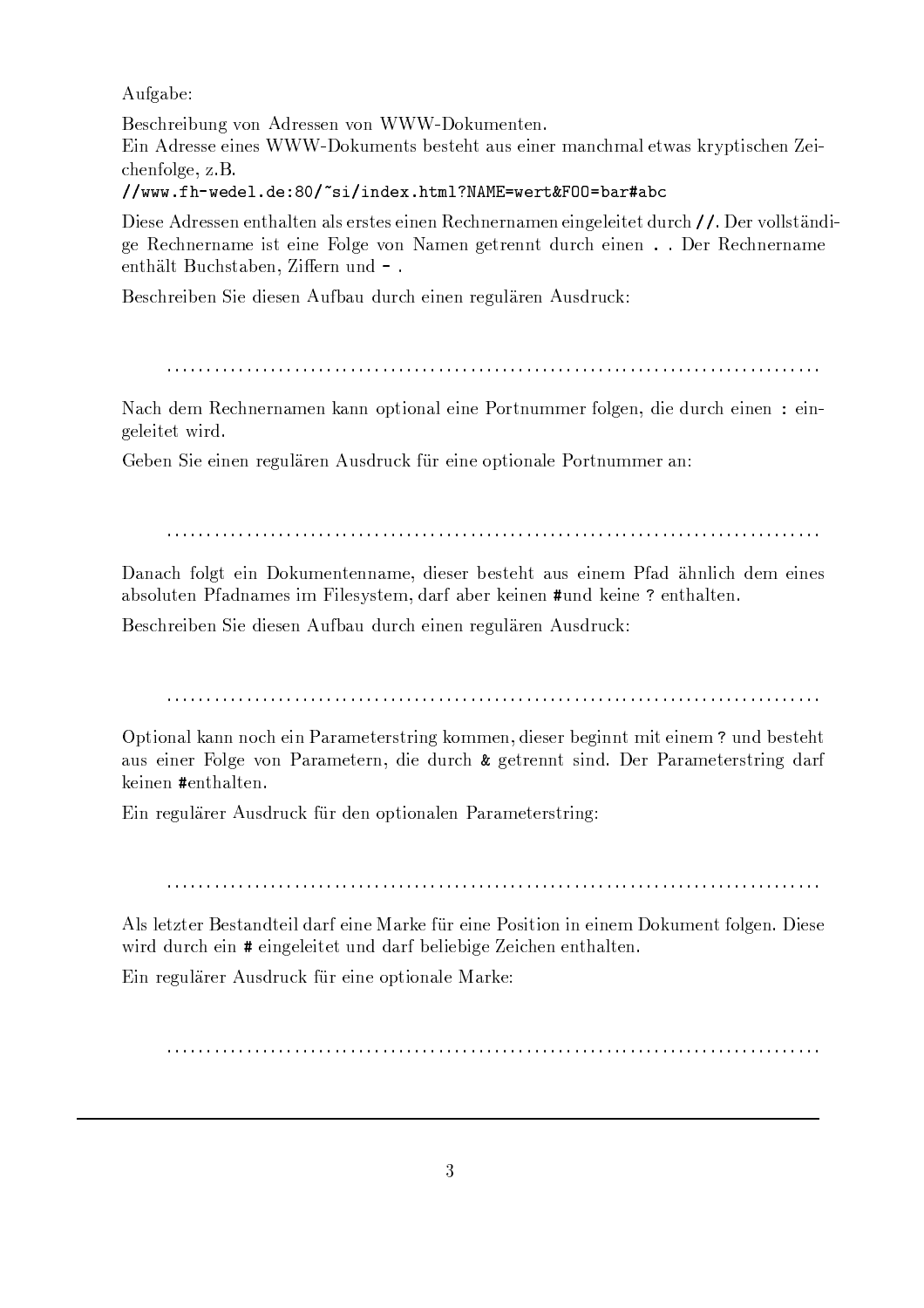# Aufgabe 2:

Beschreiben und skizzieren Sie den Ablauf eines remote procedure calls einer C Funktion  $\operatorname{mit}$  folgendem Prototypen.

extern int  $f(int x, double r);$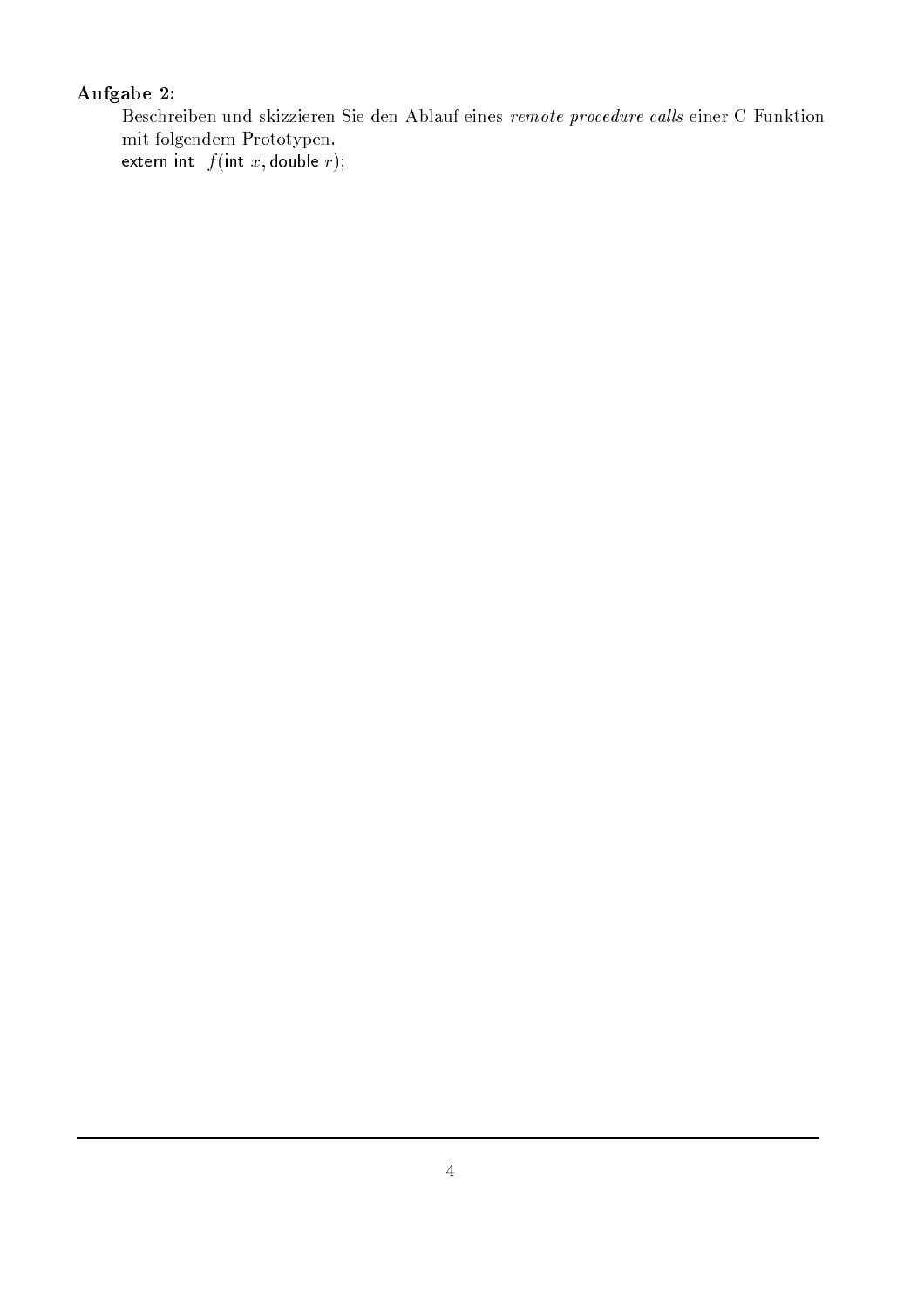# Aufgabe 3:

Welche 4 UNIX Systemaufrufe werden zum dynamischen Kreieren, zum Synchronisieren und zum Beenden von Prozessen und zum Starten von Programmen verwendet. Welche Operationen werden von den einzelnen Aufrufen ausgeführt ?

| 1. |  |
|----|--|
|    |  |
|    |  |
| 2. |  |
|    |  |
|    |  |
| 3. |  |
|    |  |
|    |  |
| 4. |  |
|    |  |
|    |  |